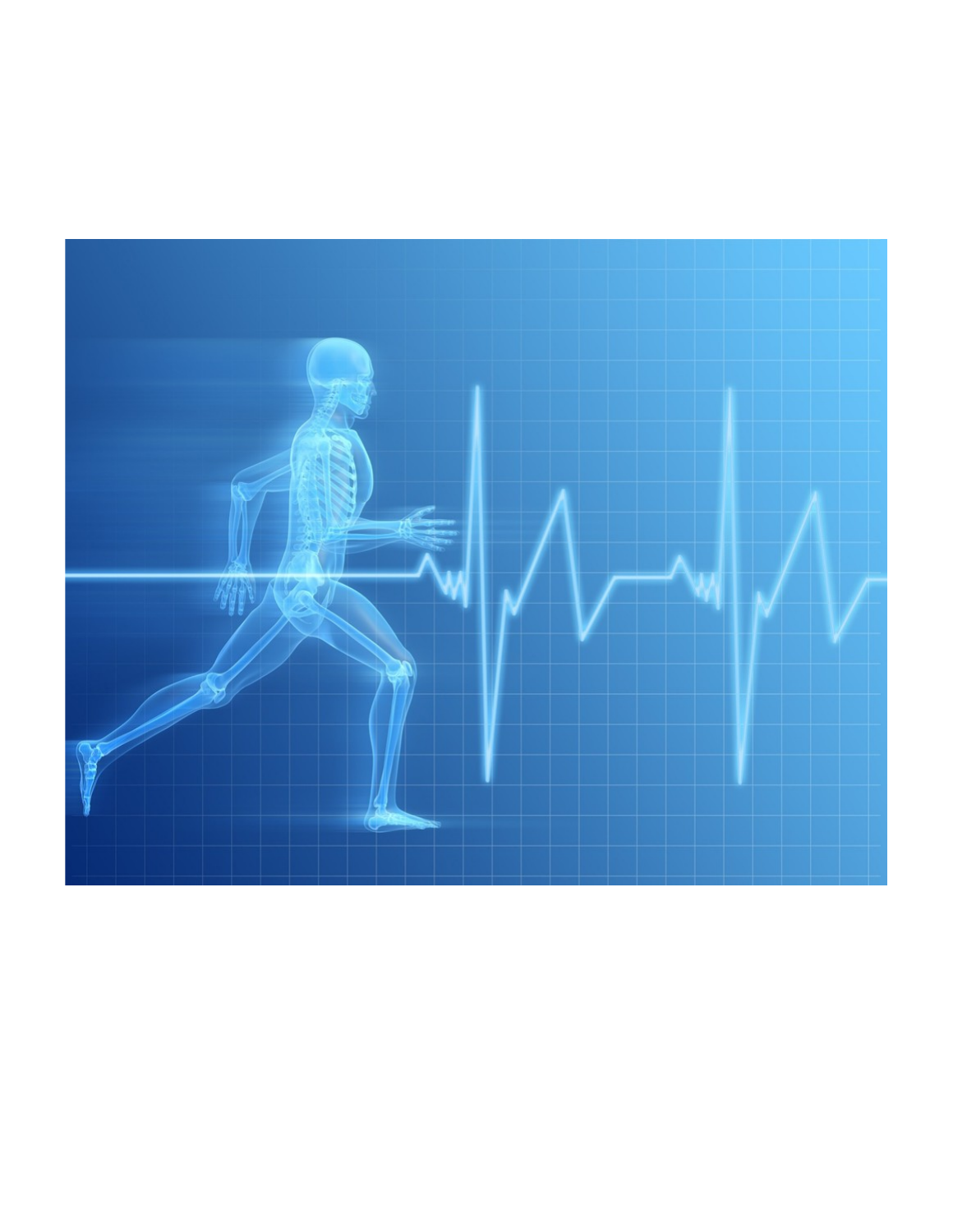## **State of the Nation Report Uchaguzi Tanzania**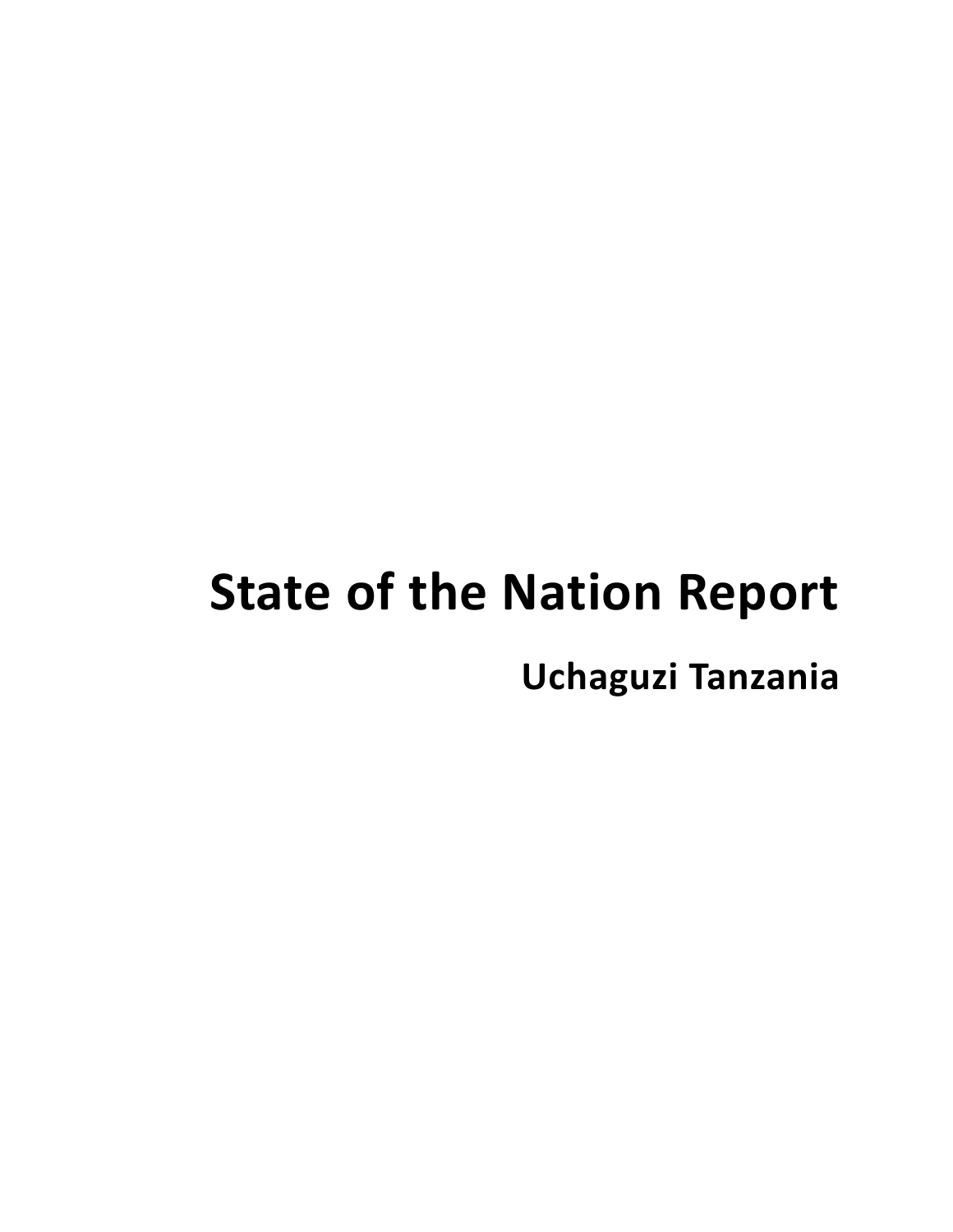## **About Uchaguzi**

www.uchaguzi.or.tz is a platform that leverages on **[USHAHIDI'](http://www.uchaguzi.or.tz/page/index/ushahidi.com)s** web and mobilebased software, enabling unprecedented collaboration between election observers and citizen's to monitor elections in near-real time. UCHAGUZI is a collaborative initiative between **TACCEO,** Tanzania; **[HIVOS](http://www.hivos.nl/)** , Netherlands; **[Haki Elimu](http://www.uchaguzi.or.tz/page/index/hakielimu.org)** , Tanzania; **[Jamii Forums](http://www.uchaguzi.or.tz/page/index/jamiiforums.com)**, Tanzania; **[TWAWEZA](http://www.uchaguzi.or.tz/page/index/twaweza.org)** , **CRECO,** Kenya in association with **[USHAHIDI](http://www.uchaguzi.or.tz/page/index/ushahidi.com)** and **[SODNET](http://www.uchaguzi.or.tz/page/index/sodnet.org)**, Kenya as technology & strategy partners.

The **UCHAGUZI** platform provides simple technology tools to extend the role and responsibility of citizen's to actively engage in the protection of democracy while ensuring that government as the provider of electoral services actively responds to their demands.

**UCHAGUZI** works to extend the common practice of election observation in seeking to engage citizens or alcorowd and in election monitoring as a valuable source of information for election observers to **ZZverify 2** and **ZZamplify 2** to the respective electoral authorities or security personnel in case of violence in near real time. By engaging the authorities and making visible their responses, **UCHAGUZI** increases transparency and accountability in the electoral process by making these interactions open to public scrutiny.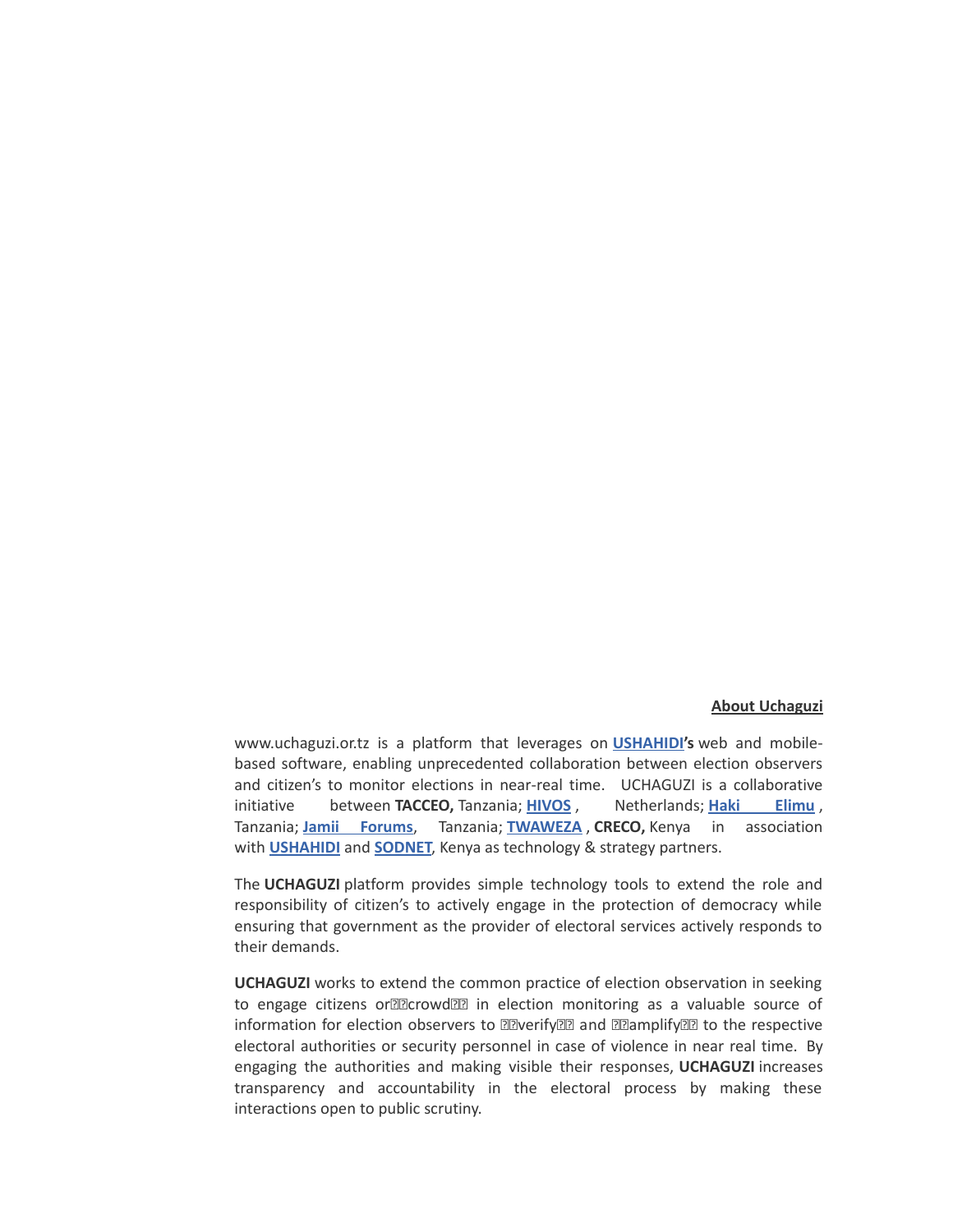The Tanzania election to be held in October 31, 2010 is deemed as one of the most closely contested Elections in the Country's history. Civil society organizations from Tanzania under TACCEO (Tanzania Civil Society Consortium for Election Observation) together with partners from Kenya through the support of development partners have been monitoring this year electoral process.

This year's general election monitoring has used mobile and web based technology in observation and reporting. The use of these tools has also enabled Tanzanian citizens to amplify their concerns, observations and issues mainly through an SMS short code 15540, twitter hashtag #uchaguzitz and email: uchaguzitz@gmail.com. The use of technology has also enabled observers to direct these concerns to the respective authorities responsible for election and security in near real time.

The state of the nation report highlights key findings as reported by citizens this electioneering period.

## **Friday, October 29, 2010**

## **6:30 PM**

| <b>Total Reports</b> | <b>Avg Reports</b><br>Per Day% | Verified |
|----------------------|--------------------------------|----------|
| 385                  | 27.43                          | 99.48%   |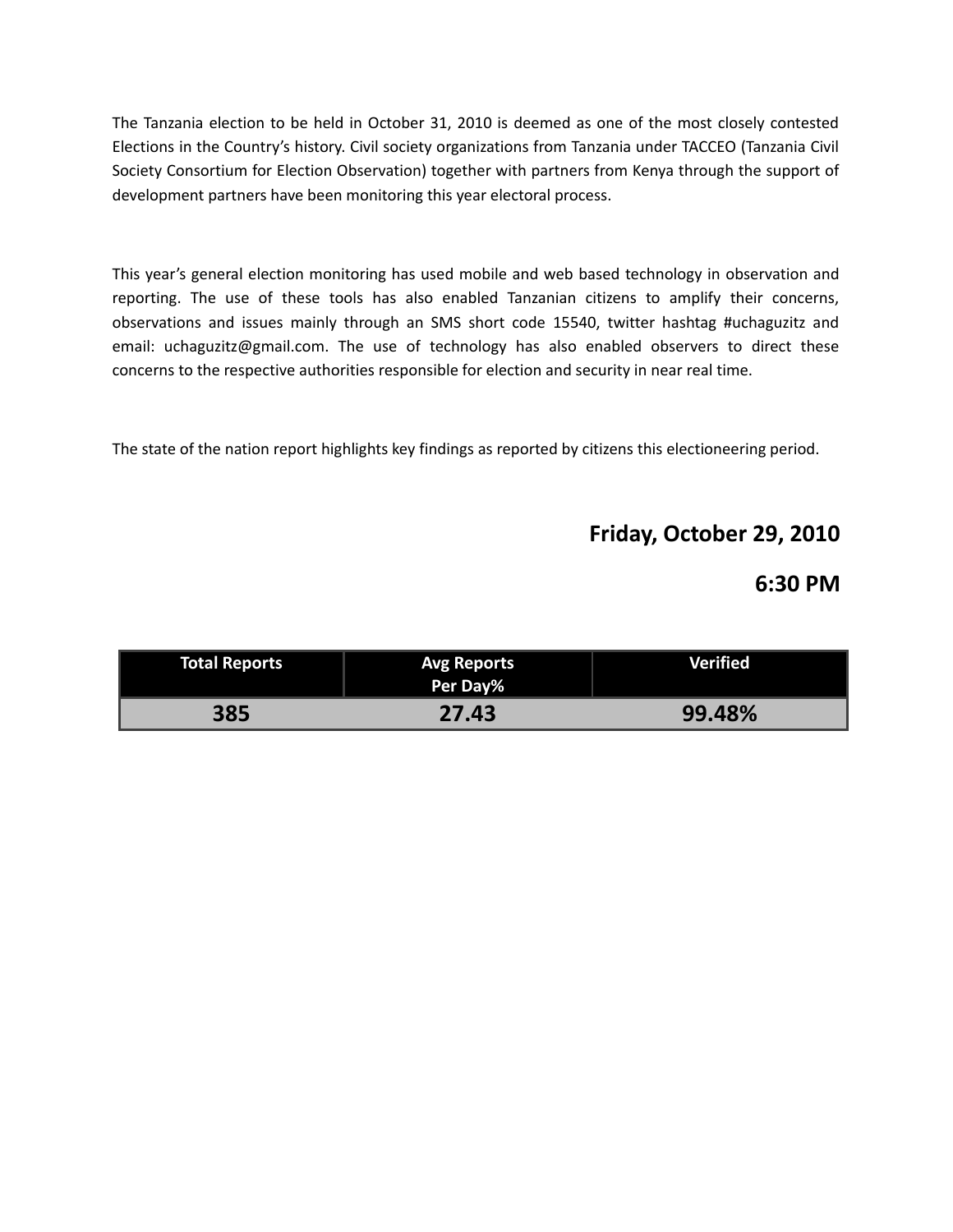

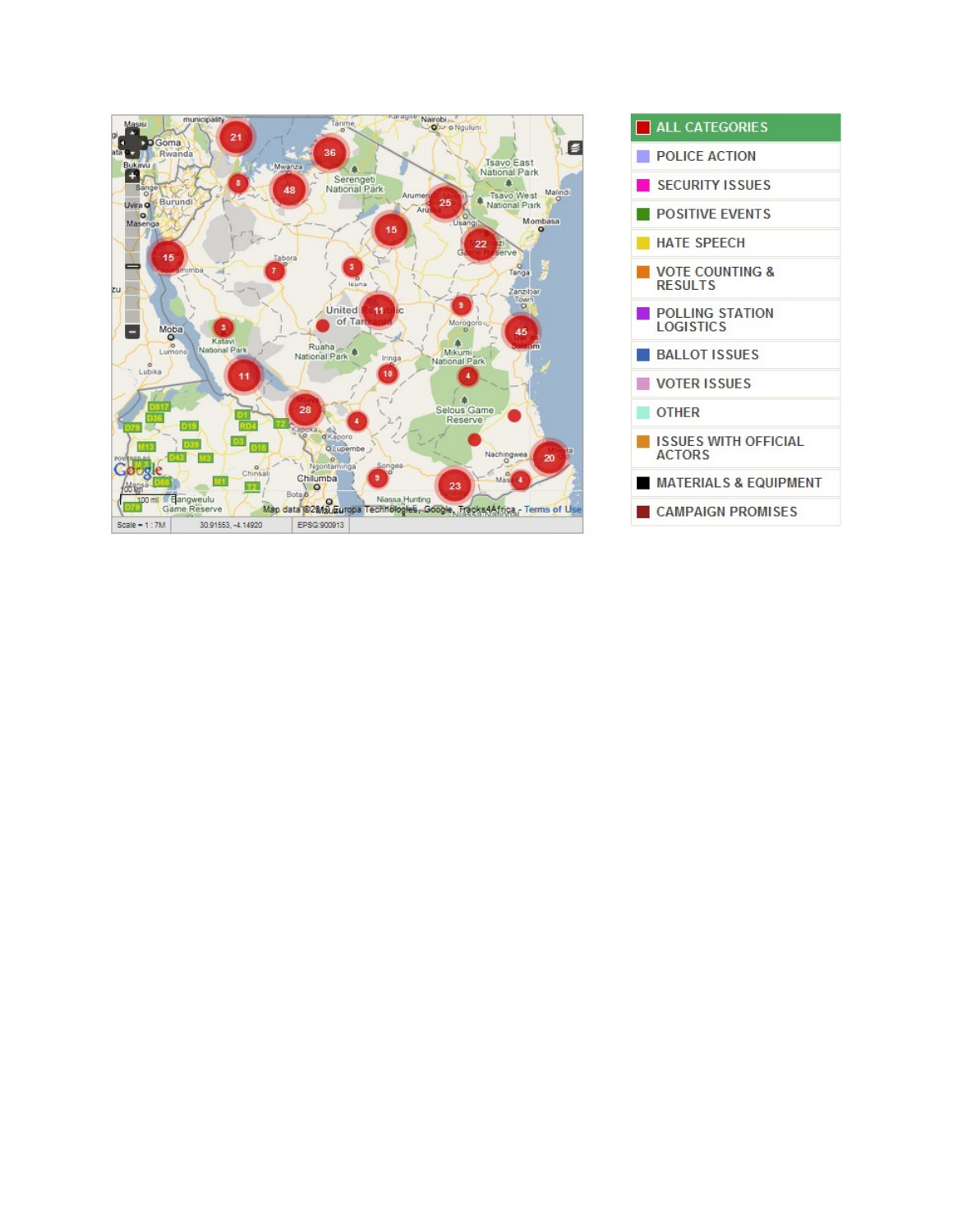A total of 385 reports have been received on [www.uchaguzi.or.tz](http://www.uchaguzi.or.tz/) with 99% verified by TACCEO. The verification process involved actual phone calls to citizens amplifying the specific concerns for clarity or for greater detail in case of reports that require appropriate authority action. The reports were aggregated into 63 categories ranging from hate speech, civic education, intimidation, violence etc. So far, uchaguzi.or.tz has received reports in 39 categories.

The following is a representation of the Top Ten categories with the largest number of reports.

Majority of reports **(67)** received are concerns by citizens having difficulties finding their names in the official electoral register. This is followed by hate speech **(66)** used by the various political parties during this campaign period, then violence **(45)** and voter intimidation **(45).** Part of these reports on violence include threats of eviction should a said party not win.

These concerns have been amplified by TACCEO to the electoral authorities and security personnel.

The state of the nation also suggests, based on citizen's concerns that the Electoral Body clarifies the time Poll Stations are required to open for voting. The allocated time for voting should also be specified as citizen's continually seek clarity on this issue.